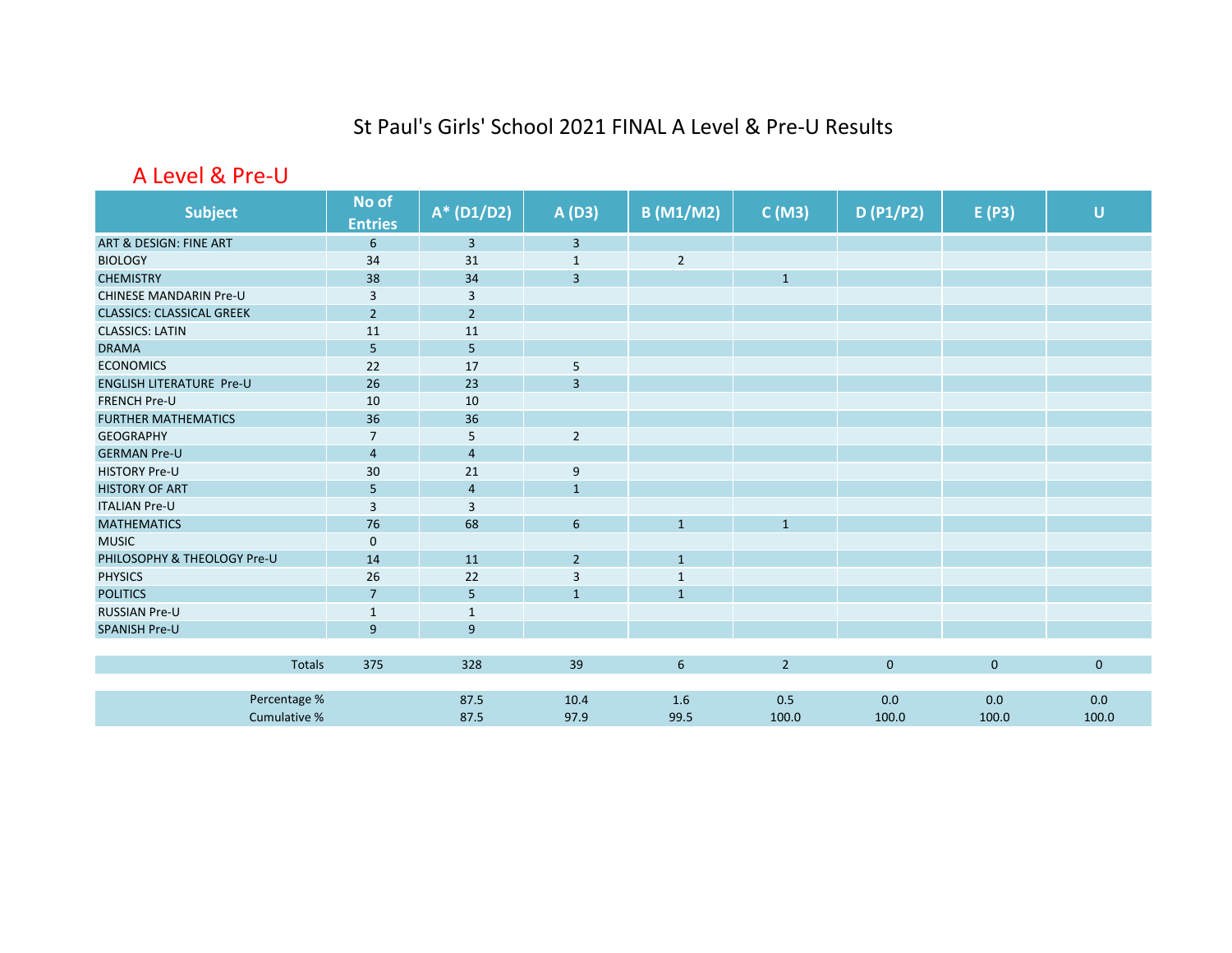## St Paul's Girls' School 2021 FINAL Pre‐U Results

Pre‐U

| <b>Subject</b>            | No of<br><b>Entries</b> | <b>D1</b>       | D <sub>2</sub>    | D <sub>3</sub> | M1           | M <sub>2</sub> | M3          | <b>P1</b>    |
|---------------------------|-------------------------|-----------------|-------------------|----------------|--------------|----------------|-------------|--------------|
| <b>CHINESE MANDARIN</b>   | $\overline{3}$          | $\overline{3}$  |                   |                |              |                |             |              |
| <b>ENGLISH LITERATURE</b> | 26                      | 13              | 10                | 3              |              |                |             |              |
| <b>FRENCH</b>             | 10                      | $6\overline{6}$ | $\overline{4}$    |                |              |                |             |              |
| <b>GERMAN</b>             | $\overline{4}$          | 3               | $\mathbf{A}$      |                |              |                |             |              |
| <b>HISTORY</b>            | 30 <sup>°</sup>         | 10              | 11                | 9              |              |                |             |              |
| <b>ITALIAN</b>            | $\overline{3}$          | $\overline{2}$  | $\mathbf{1}$<br>Ŧ |                |              |                |             |              |
| PHILOSOPHY & THEOLOGY     | 14                      | $6\overline{6}$ | 5                 | $\overline{2}$ | $\mathbf{1}$ |                |             |              |
| <b>RUSSIAN</b>            | $\mathbf{1}$            | $\mathbf{1}$    |                   |                |              |                |             |              |
| <b>SPANISH</b>            | 9                       | $\overline{7}$  | $\overline{2}$    |                |              |                |             |              |
|                           |                         |                 |                   |                |              |                |             |              |
| Totals                    | 100                     | 51              | 34                | 14             | $\mathbf{1}$ | $\mathbf 0$    | $\mathbf 0$ | $\mathbf{0}$ |
|                           |                         |                 |                   |                |              |                |             |              |
| Percentage %              |                         | 51.0            | 34.0              | 14.0           | 1.0          | 0.0            | 0.0         | 0.0          |
| Cumulative %              |                         | 51.0            | 85.0              | 99.0           | 100.0        | 100.0          | 100.0       | 100.0        |